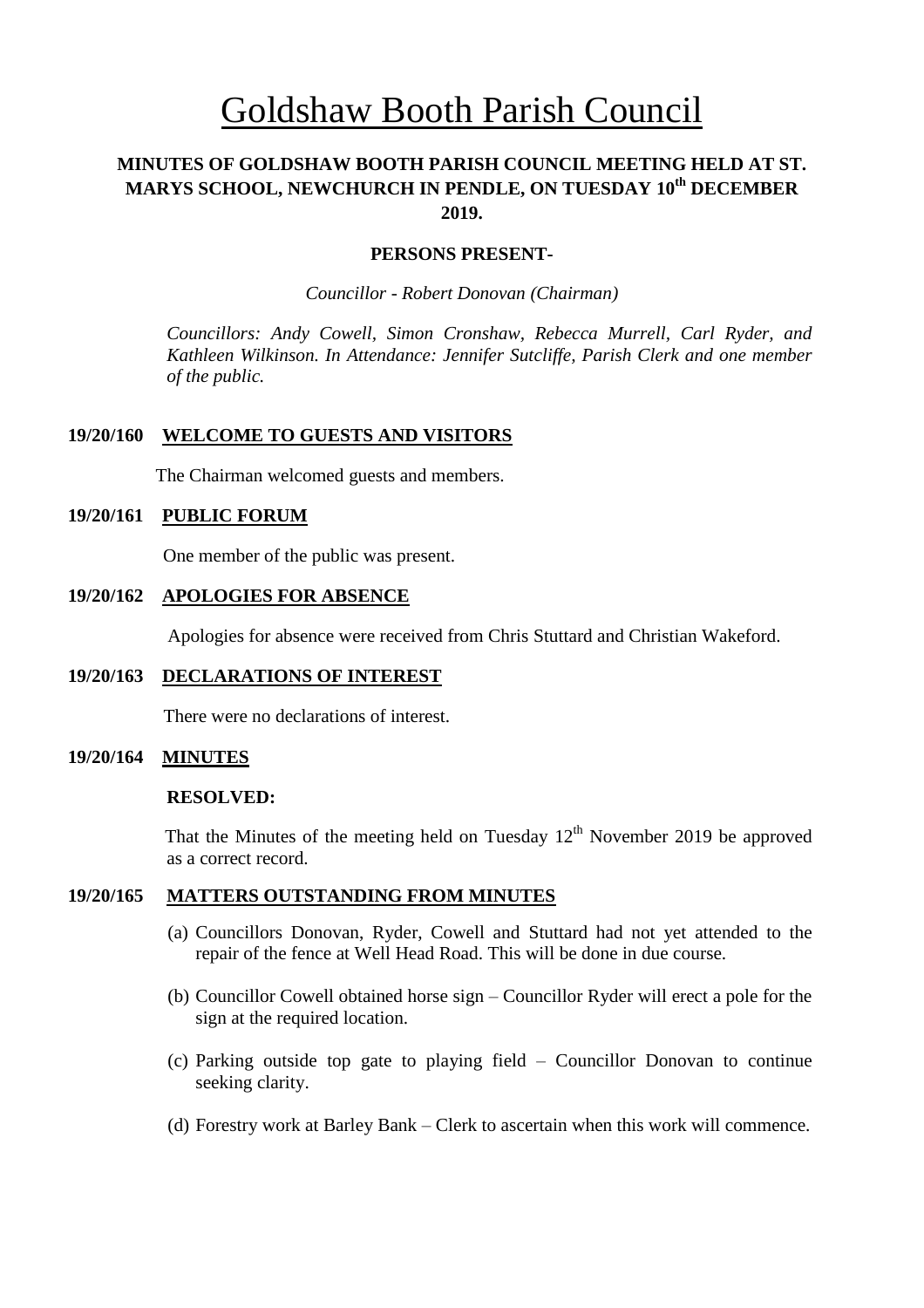- (e) Drains in village The Clerk had again logged this complaint with LCC. A drain at the mill site has been covered over and Councillor Donovan will speak to the site manager.
- (f) Leaves being swept from dwelling into road Councillor Cowell
- (g) Replacement litter bin at Sabden Fold The Clerk had reported the damage to PBC who will look into the matter.
- (h) Litter and dog waste bins overflowing The Clerk had reported this to PBC and the bins had been emptied.
- (i) Blind Spot Mirrors at Sabden Fold The Clerk had written to LCC and had been advised that traffic mirrors are not provided by Lancashire Highways. The Department of Transport do not approve them as they can distort vehicle distance and are in themselves now considered a hazard.
- (j) Woodland Trust Trees The Parish Council had been successful in their bid and 420 saplings will be delivered in March 2020.

# **19/20/166 REPORTS FROM CHAIRMAN AND PARISH COUNCILLORS**

## Councillor Donovan

Reported the toilet takings for this month were £16.92. He will speak to the site manager at the Mill regarding the covered drain, delivery times and the perimeter fencing.

## Councillor Murrell

Reported that two wagons visiting the mill site had travelled through Sabden Fold and caused considerable damage to verges. Councillor Donovan will address this with the site manager.

## Councillor Wilkinson

Reported that none of the bulbs for residents to plant had been taken. Councillor Ryder would mention this on the Facebook page. Councillor Wilkinson will plant some of the bulbs at the roadside. Together with Councillor Murrell, she had attended the Mayor's gathering to celebrate success in the Best Kept Village competition.

## Councillor Ryder

He reported that he had met with a new gardener and had requested a quotation for maintaining the gardens for the forthcoming year.

# **19/20/167 SECTION 106 MONIES**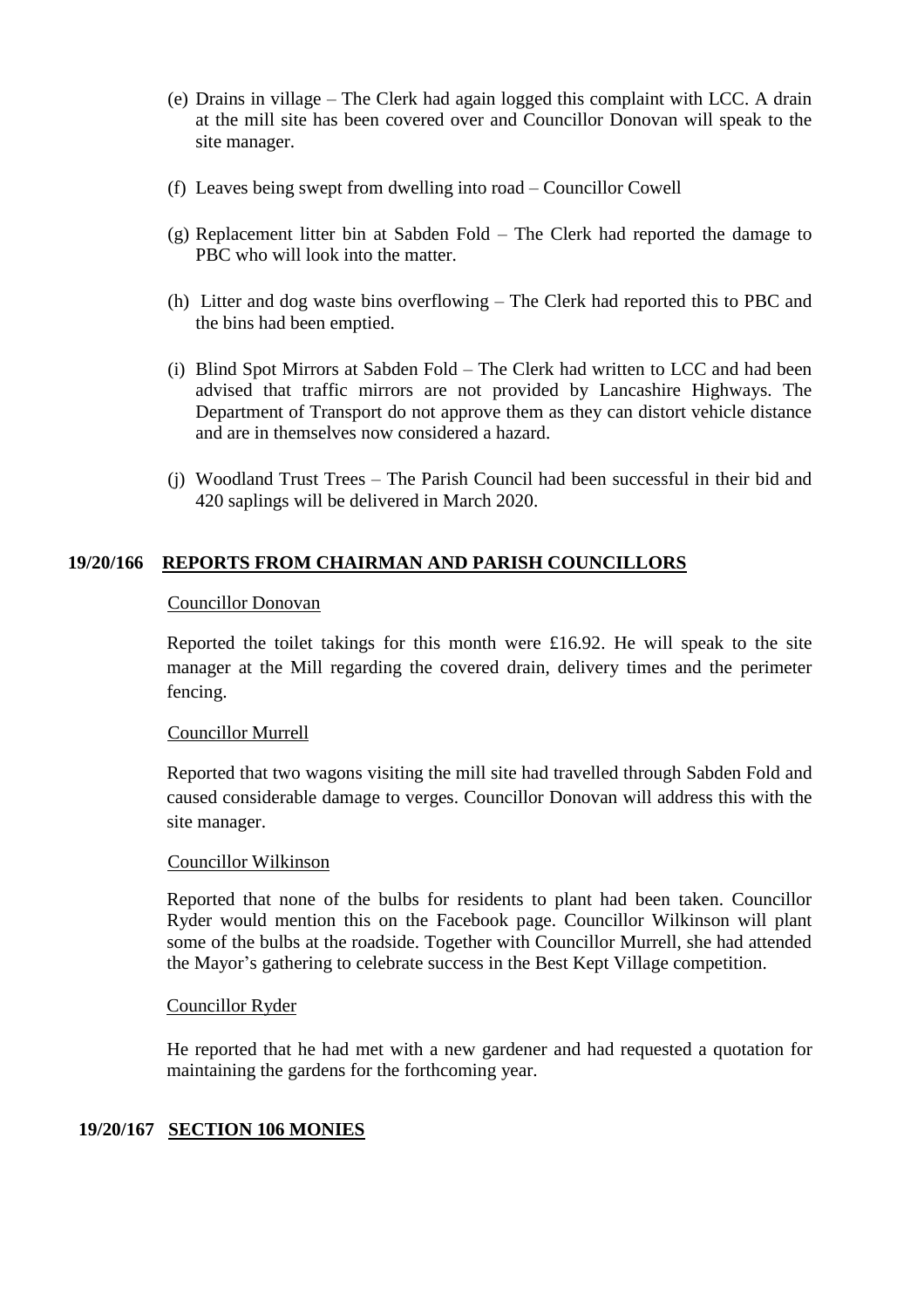Discussions continued regarding expenditure of the funds. Councillor Donovan will arrange a meeting with Playdale to discuss the play equipment in January next year. Councillor Ryder had obtained prices for the picnic tables which were £85.00 plus VAT. Councillors Donovan and Ryder will have a site visit to identify a suitable place to site a wooden pavilion. Councillor Cowell is still awaiting quotations for the heritage lamp posts.

## **RESOLVED:**

That this item will be added to next month's agenda for further discussion.

## **19/20/168 DEFIBRILLATORS FOR SPENBROOK AND SABDEN FOLD**

Councillor Donovan had researched prices for solar powered defibrillators. The cost is £750.00-£1000.00 plus the casing, which is approximately £500.00. A traditional machine is in the region of £1200-1500. He will continue to research the solar powered machines, however, it remains to be seen if they could sustain the power required.

## **RESOLVED:**

That the Clerk will submit a funding bid to Barrowford and Western Parishes for £3000 for two machines.

## **19/20/169 CLIMATE CHANGE MEETING**

Councillor Murrell updated members on the outcome of the well attended meeting at PBC. A working group had been established with the aim of achieving a carbon neutral status by 2030. Local groups are encouraged to provide initiatives that can be implemented at a local level. She advised members of the recommendations and highlighted Trawden Community Shop as an example. It was agreed that she would provide some information to be added to the Parish Council website and encourage initiatives and ideas from local residents.

## **RESOLVED:**

That the information is noted.

# 1**9/20/170 WEBSITE UPDATE**

Councillor Cronshaw will continue work on this project and update members as it progresses.

## **RESOLVED:**

That this item will continue as an agenda item.

## **19/20/171 DEVELOPMENT OF SPENBROOK MILL**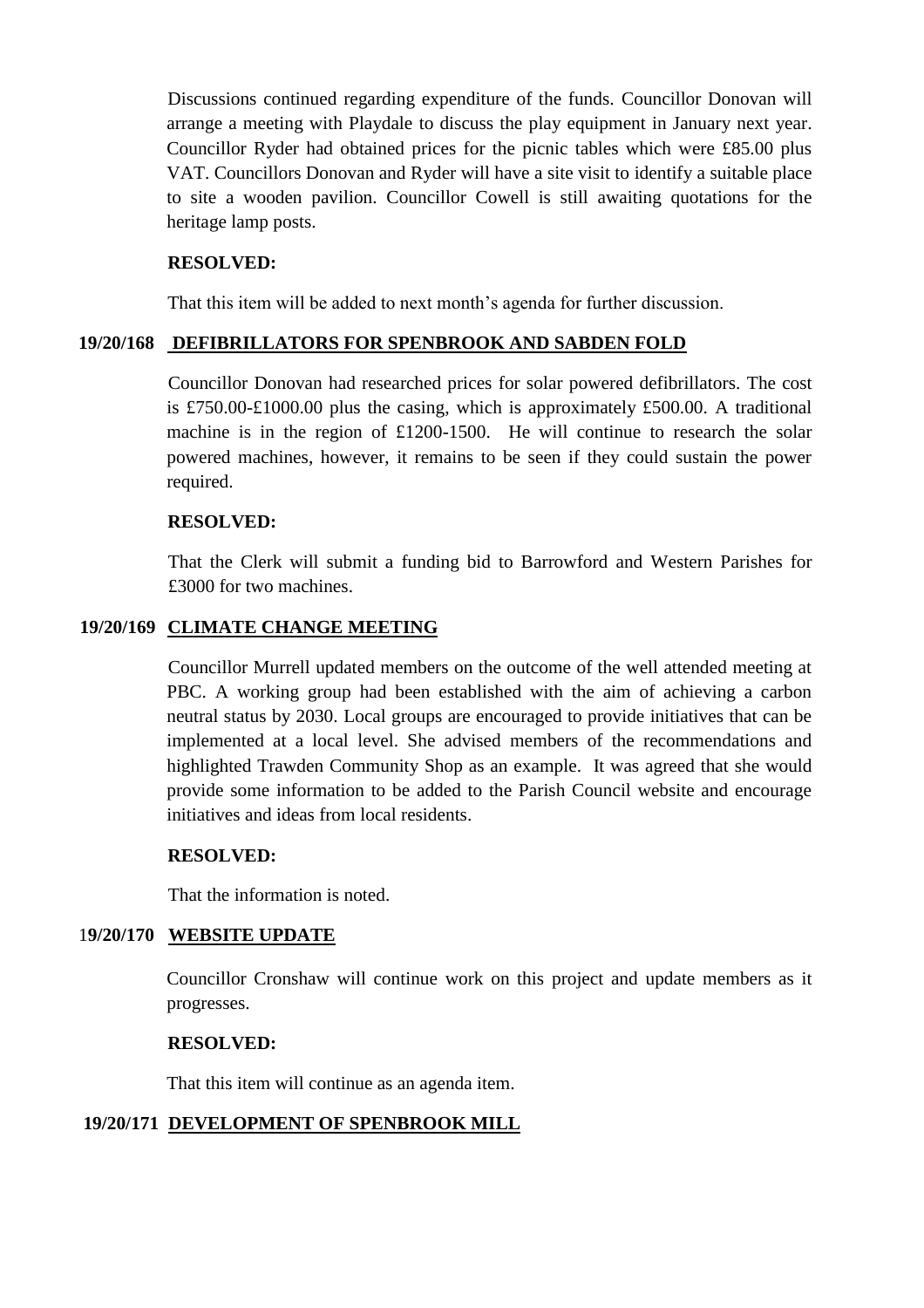Scaffolding on the outer house at the road side of the site was overhanging the road. The enforcement officer at PBC had confirmed that the house was positioned in accordance with the approved planning application.

## **RESOLVED:**

That Councillor Donovan will contact the site manager in respect of the ongoing problems.

## **19/20/172 CCTV**

Discussions continue, Street Cam and MCE had not yet given quotes and Councillor Ryder will continue pricing enquiries.

## **RESOLVED:**

That this item will be included on next month's agenda.

# **19/20/173 SIT ON MOWER**

Members discussed the merits of the purchase of a mower. It was proposed and seconded that the PC proceeds with this. A vote was taken and all Councillors voted in favour of the purchase.

## **RESOLVED:**

- (a) That Councillor Ryder is authorised to bid up to £5000.00 on a suitable machine and a further £1000 towards a container for storage and the cladding and extras required.
- (b) That Councillor Donovan would contact the Planning Department at PBC to ascertain if permission would be required for a shipping container to store the mower in.
- (c) That the Clerk will contact the Councils Insurers to ascertain the additional cost of insurance on the mower.

# **19/20/174 PARISH MAINTENANCE**

Members discussed this item and their requirements for the forthcoming year. Councillor Ryder had obtained the pricing from a new gardener to maintain the gardens. She estimates that two 8 hour days per month will be required and quoted £15.00 per hour. She holds the relevant insurance and chemicals licence.

## **RESOLVED:**

That she will be asked to cut the footpath hedge from Spenbrook to Newchurch and clear out the gardens in preparation for planting before a decision is taken.

# **19/20/175 PENDLE PRIMARY SCHOOLS FREE SWIMMING**

Members discussed if they wished to participate in the scheme.